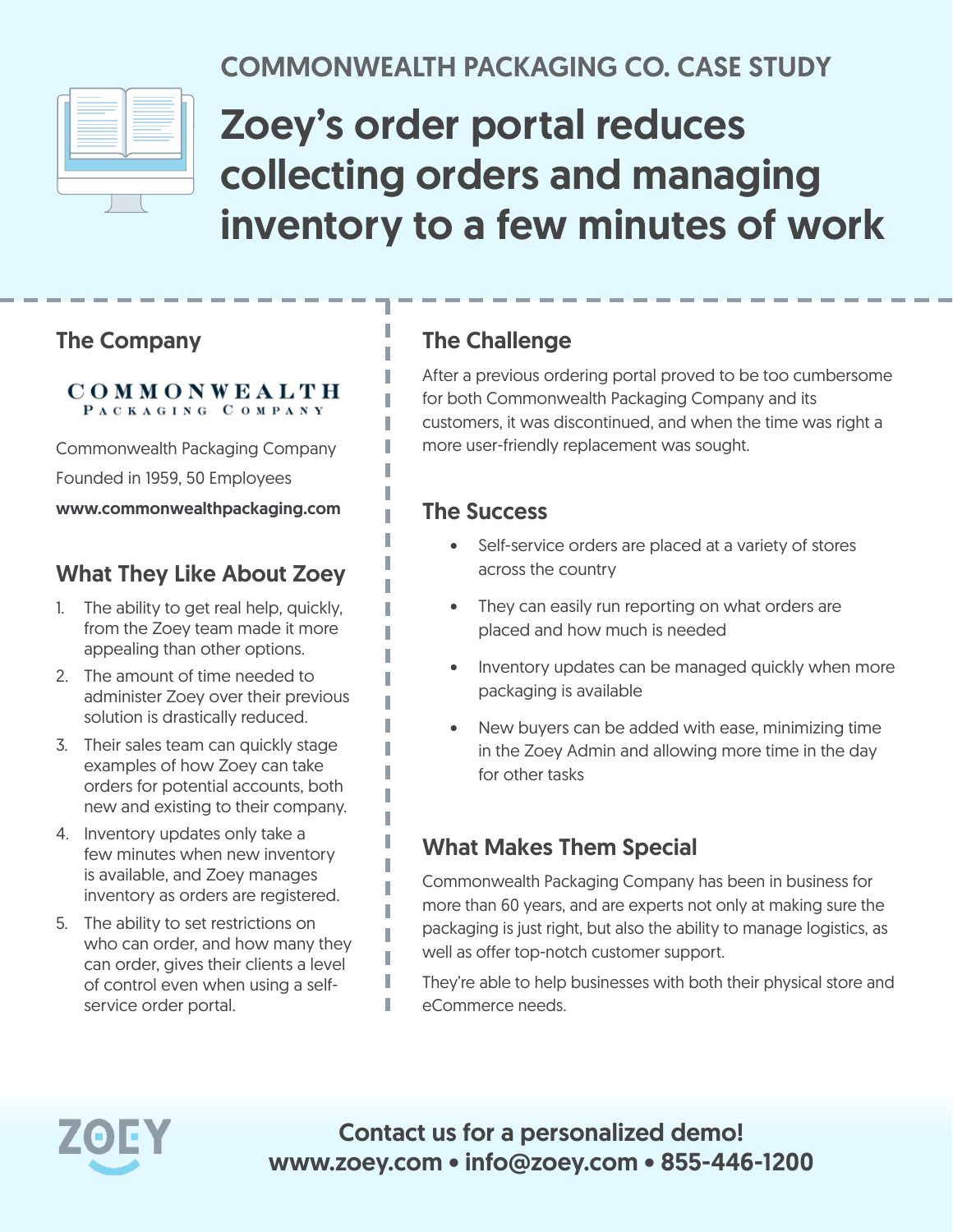#### By the Numbers



#### Finding a New Solution

When the time came to replace their previous ordering solution as the business had a need for it again, and the research process began. Kris Cardene, a "jill of all trades" at Commonwealth Packaging Company, did some research to find some options.

"As I did my search, a couple came up, you being one of them," Cardene said. "I tried to reach out to three different ones from the options that came up. I could not get a person to talk to anywhere but at Zoey."

Frustrated in navigating the phone trees of other organizations, Cardene began to rule them out, surmising that if it was this difficult to reach a salesperson, support was likely not going to be any better. With Zoey, that wasn't an issue at all.

"When I called Zoey, I got a person right away, who walked me through the system, and then I looked at it myself. That was the big decider - the fact that I got to talk to a person," Cardene added.

#### Internal Test Drive

Once Cardene decided to give Zoey a deeper look, she dove in for herself using a free trial to see if Zoey could satisfy the needs of her buyer, who needed to manage retail store orders for packaging that could be rolled up to determine how much across the company was needed.

"I started playing with it and setting it up to make sure it did what we needed it to do," Cardene said. "I had a lot of questions, and was constantly pinging support with questions. Once I got it set up. I realized this can do what we need it to do very well. I set up individual products and customers. Each retail store can have their own log in, and I can limit how many of each item they can order. It was just awesome."

Cardene then staged an internal demonstration so that her colleagues could review Zoey as well and confirm that it was a good option.

"The ultimate decision was made by a couple different people," she said. "I set everything up and then sent a couple of different people, decision makers and people who may have occasion to use it at some point, the link. I asked them to go in and try and place an order, and to let me know how easy or difficult it was, and if anything needed tweaking.

"I asked our customer service department to go in and try to do it. They said it was so easy and so cool to be able to do this. Sent it to the decision makers and had them do it as well. They all found it very easy to use, very user friendly, exactly what our customer was looking for."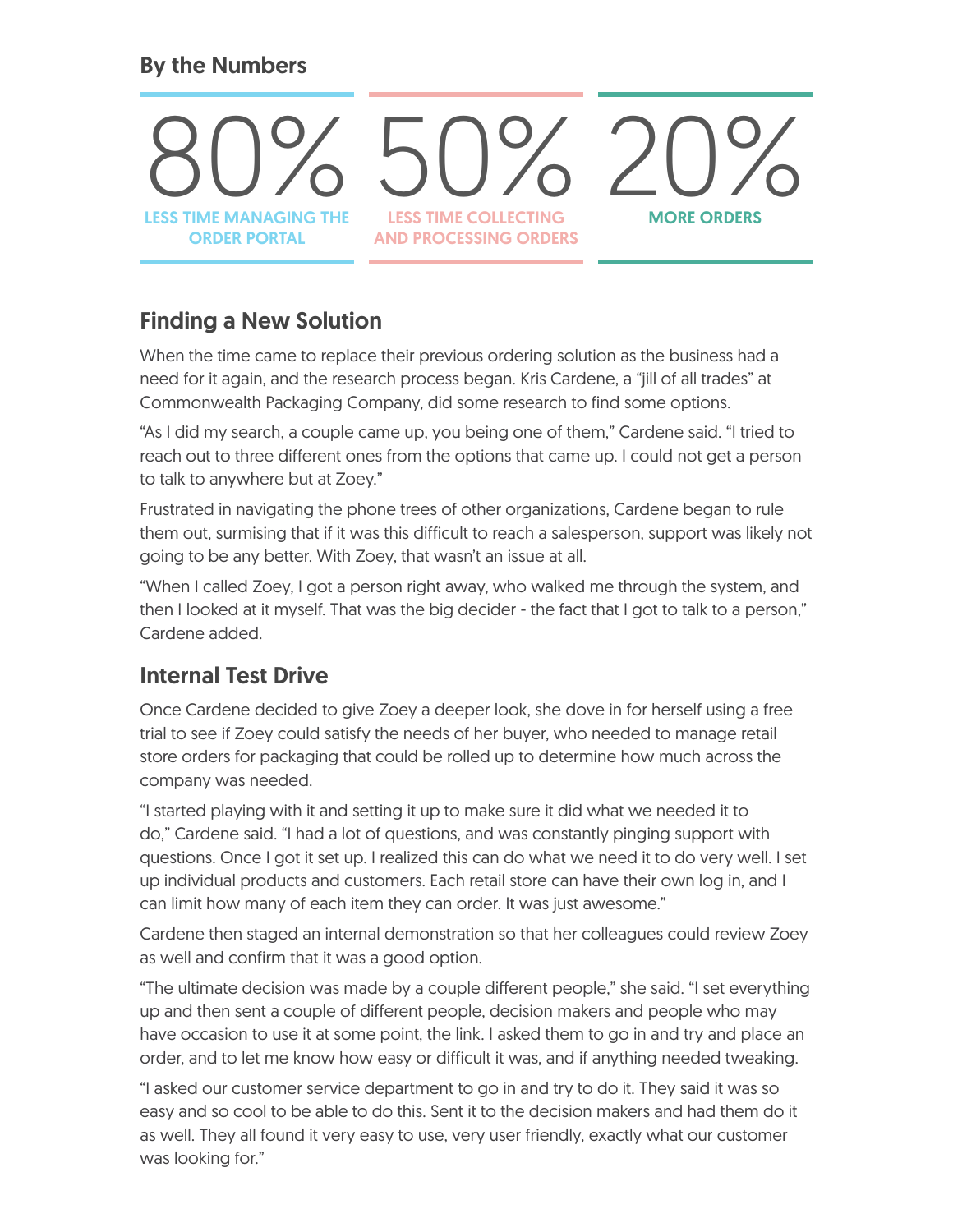#### In Their Words

"I cannot stress enough, at least for me personally, the customer service. It is what sealed the deal. When I set up my day, I decide on what I'm going to do. This includes setting aside time to work on my Zoey stuff. If I hit something that I couldn't do, I would normally worry I'd have to rearrange my day. But because I get responses so quickly, it's not a problem."

Kris Cardene, Commonwealth Packaging Company

#### Massive Time Savings; More Orders

Since rolling out Zoey to the customer, Cardene reports an 80 percent reduction in time managing products and inventory, and 50 percent less time in terms of collecting and managing orders, all while seeing a 20 percent increase in overall order volume.

"The customer we use it for, they didn't like the old system we had," Cardene said. "When we walked them through Zoey, they loved it. They actually just placed a much larger order than they have in the past. More of their products are coming through us than in the past because we have this. Zoey played heavily in our favor when deciding who they would give the new order."

When the customer rolls out new stores, it's a simple process for her to set up the store to place its own orders. "From the time I get the customer email asking if I can set this up, 2-3 minutes later I reply with the username and password. Before, with the previous system, it would take me hours, if I didn't have to call someone to help me set it up."

Product setup is equally simple for Cardene to get them added. "Two new products were added in recently, and it took me 5-10 minutes at most to do it."

#### Growth Potential

With their existing customer extremely satisfied with what Zoey brings to the table, Cardene and others at Commonwealth Packaging Company are now using Zoey as a sales opportunity to provide a more streamlined option for both new and existing Commonwealth customers.

"We just had another customer who we were doing a big presentation for as they have the potential to be a large customer. One of the things in the presentation was the Zoey site. The customer absolutely loved the ease of use of it, and our sales team was able to quickly stage a demo with three or four products up with their pictures, and show them how easy it is to order. Our potential customers loved the fact that the pics of their products were there, and the ease of use as far as the customer was concerned."

Zoey opens the door to Commonwealth Packaging Company acquiring more clients, in part because Zoey is a successful part of their toolkit for serving their customer base.

"I have another existing customer and when I get their orders today it's an Excel sheet with thousands of lines filled out," she said. "I educated them on the opportunity to use Zoey and let the stores order when they want to order. Right now it goes through one person and I get these orders twice a month because she wants to have control over it.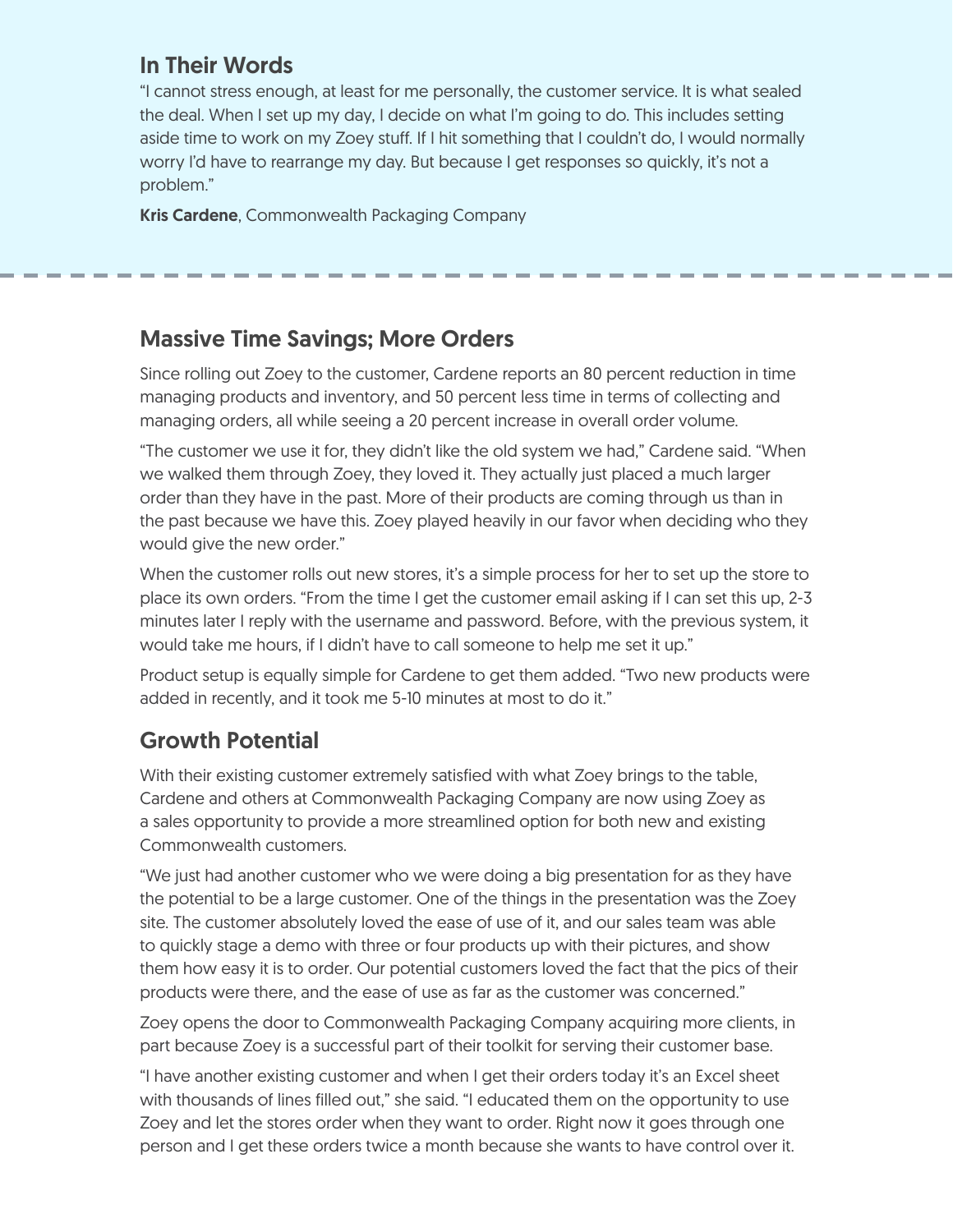#### In Their Words

"The customer we use it for, they didn't like the old system we had. When we walked them through Zoey, they loved it. They actually just placed a much larger order than they have in the past. More of their products are coming through us than in the past because we have this. Zoey played heavily in our favor when deciding who they would give the new order."

Kris Cardene, Commonwealth Packaging Company

I was able to show her in Zoey how that can be restricted. This store can have this many. They want their own storefront, and I know Zoey can do that."

#### User Friendly

For Cardene, Zoey has been a major benefit in part because, once you get the hang of it, you can manage easily, even if you're not technical in nature.

"I know my way around computers," she said. "I can usually figure it out, and I am self taught. Even so, I was a little leery when we first talked about doing it in that you set everything up yourself. There is a learning curve. But once you get past that, it is doable by a non-tech person."

When she has had to hand it off to someone else, they've been able to ramp up quickly.

"The Friday before vacation, just as I was scheduled to leave, something came up with a new customer that potentially wanted to use the Zoey site to do ordering. We just hired someone new in our New York office who's going to be a sales rep, who is pretty tech savvy and was going to be covering for me while on vacation.

"I said hey, go to this site, here's my log in, do what you can do. I basically threw him in the deep end of the pool to set up a new customer to go on and look at the site, see if they wanted to do this. He had a couple of questions, but that was it. He went in, put a couple of their products on, set them up to have access and look at it. From the ground up, he was able to do it in a day, which in and of itself is amazing that someone with no familiarity whatsoever with the site could do that."

### Friendly, Helpful Support

Cardene pursued further conversations with Zoey because of the initial sales process being more accessible to a human being, and said she has been confident in her decision, particularly around support.

"Most of the technical support was through tickets," she said. "I would be trying to do something, and couldn't figure it out for whatever reason. I'd send in a ticket and nine times out of 10, within 15 minutes maximum, I had an answer to my ticket. In a normal situation, when you get stuck, and you have to wait a day until someone gets back to you, it can blow your day's plan out of the water. But with Zoey, within 15 minutes, I'd get an answer."